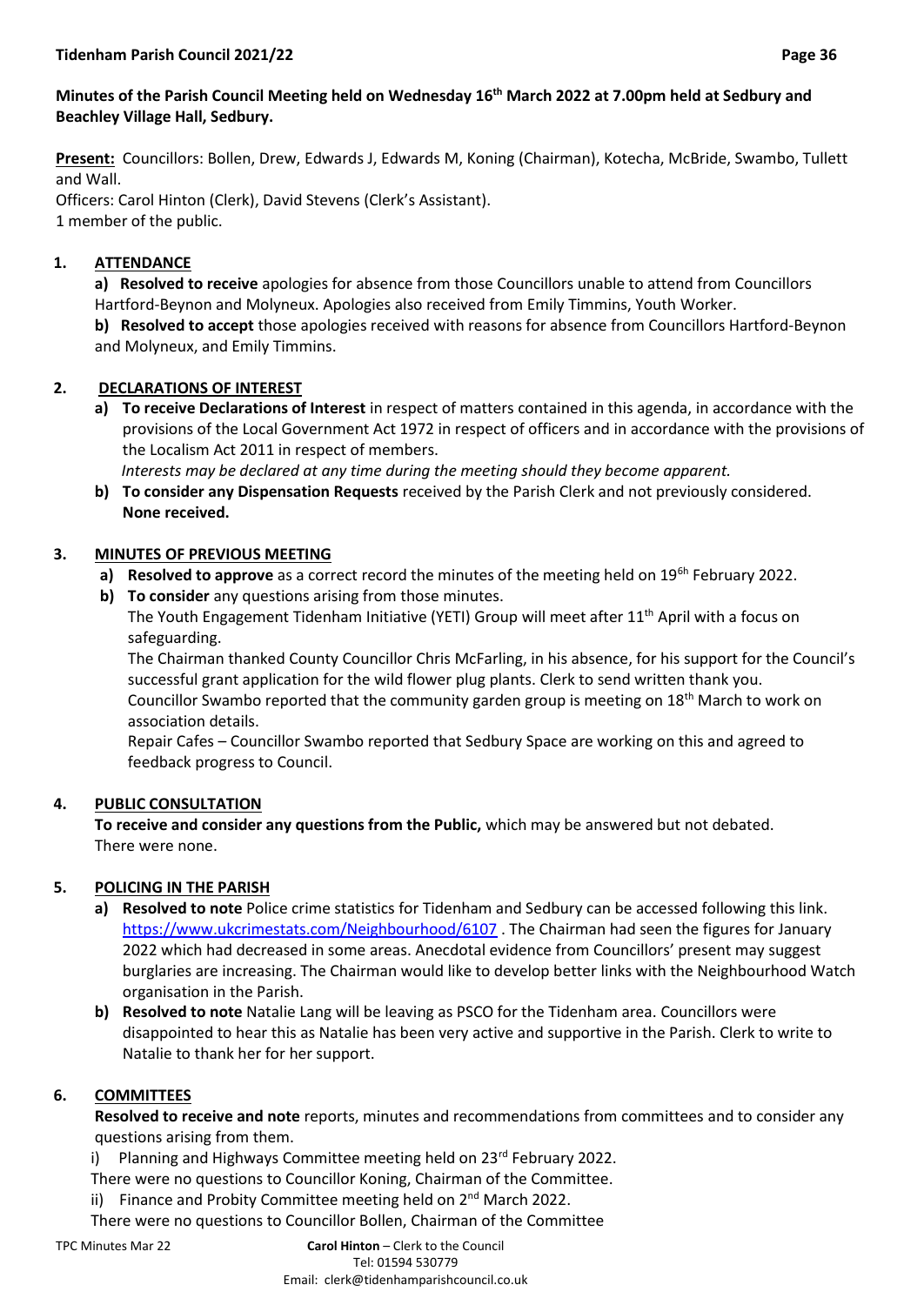iii) Mopla Cottages Committee meeting held on 2<sup>nd</sup> March 2022.

There were no questions to Councillor Bollen, Chairman of the Committee.

iv) Amenities Committee meeting held on  $9<sup>th</sup>$  March 2022.

There were no questions to Councillor Swambo, Chairman of the Committee.

#### **7. CHAIRMAN'S ANNOUNCEMENTS**

# **To receive and note any announcements from the Chairman** of the meeting.

The Chairman had been disappointed to read in the press that MPs Mark Harper and David Davies and the leaders of Gloucestershire and Monmouthshire County Councils had met in the Parish to discuss the possibility of a bypass for Chepstow and that the Parish Council had not been informed of this. All Councillors thought this to be discourteous, particularly considering the local interest and the Parish Council's efforts to engage with the Local Transport Survey, District and County Councillors on the subject of congestion. Clerk to write to each attendee. The Clerk expressed concerns that both District and County Councillors hold meetings locally without notifying the Parish Council. This often results in queries to the Clerk's Office that have already been dealt with at Council or Committee meetings and which, had the Parish Council been invited, could have been avoided. The Chairman and Councillors had noted that planning permission had been granted for a hydroponic farm in Lydney.

# **8. REPORT FROM COUNTY COUNCILLOR McFARLING**

**Resolved to note** report from Chris McFarling who was unable to attend the meeting and which was read by the Clerk.

# **9. YOUTH WORKER REPORT**

**Resolved to note** report from Emily Timmins on the progress of the YETI (Youth Engagement Tidenham Initiative) Project.

## **10. PARISH CLERK'S REPORT**

**Resolved to receive and note** the Parish Clerk's Report.

## **11. FINANCE**

- **a) Resolved to approve payments** according to the Financial Statement for February 2022.
- **b) Resolved to receive and approve the Financial Statement** for February 2022.
- **c) Resolved to receive and note** the Receipts / Payments spreadsheet to February 2022 as presented to the Finance and Probity Committee at the meeting on 2<sup>nd</sup> March 2022.
- **d) Resolved to receive and note** the Budget Monitoring Spreadsheet 2021/2022 as presented to the Finance and Probity Committee at the meeting on 2<sup>nd</sup> March 2022.
- **e) Resolved to receive and note** the YETI Project Spreadsheet 2021/2022 as presented to the Finance and Probity Committee meeting on 2<sup>nd</sup> March 2022.

# **12. EARMARKING OF FUNDS IN RESERVES – 2020/21 BUDGET**

**Resolved to approve** earmarking of funds for the following amounts for work that has been approved during the 20/21 financial year but has not yet been carried out and/or invoiced:

- **a)** £4812 WM Garden Services Wyebank Road fence.
- **b)** £360 WM Garden Services Wyebank Road fence disposal.
- **c)** £1000 Ormerod Road roundabout.

# **(Total 20/21 earmarked funds = £6,172).**

# **13. EARMARKING OF FUNDS IN RESERVES – 2021/22 BUDGET**

**Resolved to approve** earmarking of funds for the following amounts for work that has been approved during the 21/22 financial year but has not yet been carried out and/or invoiced:

- **a)** £144 WM Garden Services Wyebank Road detailed plan.
- **b)** £552 Defib Store Two replacement defib. batteries.
- **c)** £1446 Greenfields Garden Services Year 2 tree work.
- **d)** £1116 WM Garden Services Wyebank Road fence.
- **e)** £1078.20 Newsletter costs as agreed January 2022.

# **(Total 20/21 earmarked funds = £4336.20).**

## TPC Minutes Mar 22 **Carol Hinton** – Clerk to the Council

Tel: 01594 530779

Email: clerk@tidenhamparishcouncil.co.uk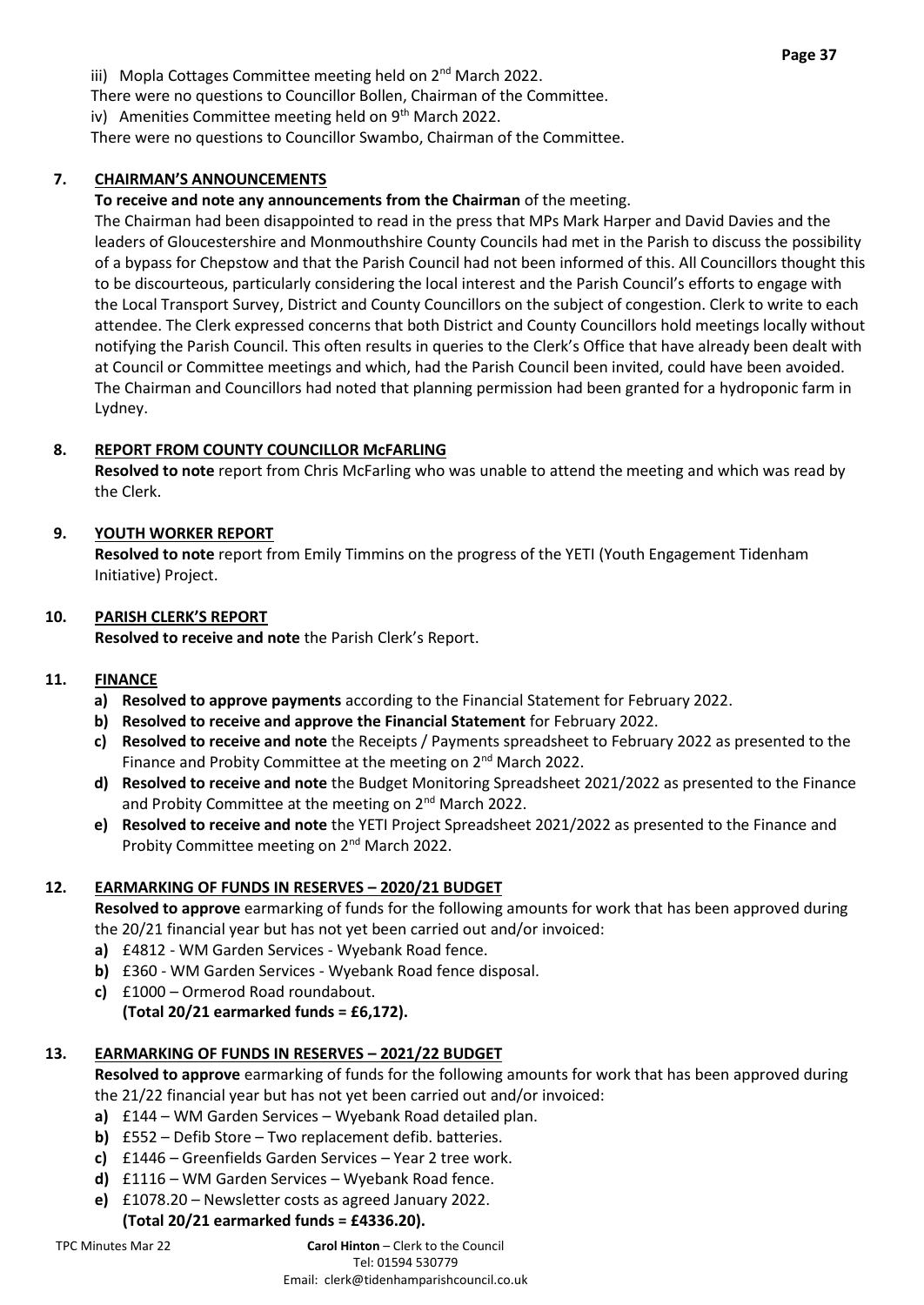#### **14. RINGFENCING OF FUNDS IN RESERVES**

- a) **Resolved to approve** ringfencing of funds of £15,000 from future significant projects reserves for HM Queen Platinum Jubilee projects.
- **b) Resolved to approve** ringfencing of funds of £9,136 for future significant projects.

**b) Resolved to approve** ringfencing of funds of £16,991 for Tump Solar Farm Community Benefit allocated to YETI project.

#### **15. ANNUAL PARISH MEETING**

Resolved to note start time of the Annual Parish Meeting on Wednesday 4<sup>th</sup> May 2022 to be 7pm – not 6pm as in item 19 January 2022 agenda.

#### **16. COVID 19 MEETING ATTENDANCE RULES**

**Resolved not to withdraw** rules of attendance at meetings following the removal of Government Covid 19 domestic restrictions in England and to further review in one month.

#### **17. STAFFING SUB COMMITTEE**

**Resolved to approve** appointment of Councillor Hartford-Beynon to the Staffing Sub Committee.

#### **18. GLOS. COUNTY COUNCIL BUILD BACK BETTER GRANT APPLICATION**

**Resolved to note** the application for £700 towards the cost of native species wildflower plant plugs under the Build Back Better Fund has been approved. Clerk to formally thank County Councillor McFarling for his support.

#### **19. COMMUNITY INCLUSION CLINICS**

Resolved to note feedback from the first Community Inclusion Clinic on Saturday 5<sup>th</sup> March 2022 at Sedbury and Beachley Village Hall. Councillor Swambo thanked all that attended – the event had received some very positive feedback and 19 residents attended. It is hoped to increase this number next time. Councillor Tullett thought 'inclusion clinic' might not suggest the purpose of the event. Future events to be called Community Hubs.

#### **20. LOCAL LEADERS FOR CLIMATE ACTION**

**Resolved to note** feedback from Councillor Wall on the afternoon session of Local Leaders for Climate Action event in Lydney, Saturday 5<sup>th</sup> March 2022 which had provided some useful suggestions for the Council. Councillor Wall to join Councillors Hartford-Beynon and Koning as part of the Climate Action Group. Councillor Hartford-Beynon to report back on the morning session at the April meeting.

#### **21. CHEPSTOW SOCIETY**

**Resolved to note** report from Councillor Wall on the Chepstow Society meeting February 2022.

#### **22. UKRAINE HUMANITARIAN APPEAL**

**To consider** donation from Tidenham Parish Council to the Ukraine Humanitarian Appeal through the Disasters Emergency Committee. Under the General Power of Competence, the Council is able to make such a donation. Amount to be agreed by Councillors – there are funds remaining / unused in the Grant Budget for 2021/22 of £1500.

**Resolved** – remaining Grant Budget of £1500 be earmarked for applications for help to purchase essential items by refugees offered accommodation in the Parish under the Government's Homes for Ukraine scheme.

#### **23. RENEWAL OF ZOOM SUBSCRIPTION**

**Resolved to approve** renewal of annual Zoom Subscription of £119.90 (£143.88 inc VAT) and that this renewal be set up using the Parish Council Debit Card – subject to its arrival before the renewal date of 15<sup>th</sup> April 2022.

### **24. LAWFUL DEVELOPMENT CERTIFICATE – COMMUNITY GARDEN**

**Resolved to note** the cost of the application to the FoDDC for the Lawful Development Certificate application was £115.50 not £103 as they previously quoted and which was agreed December 2021, which became apparent once the application was submitted.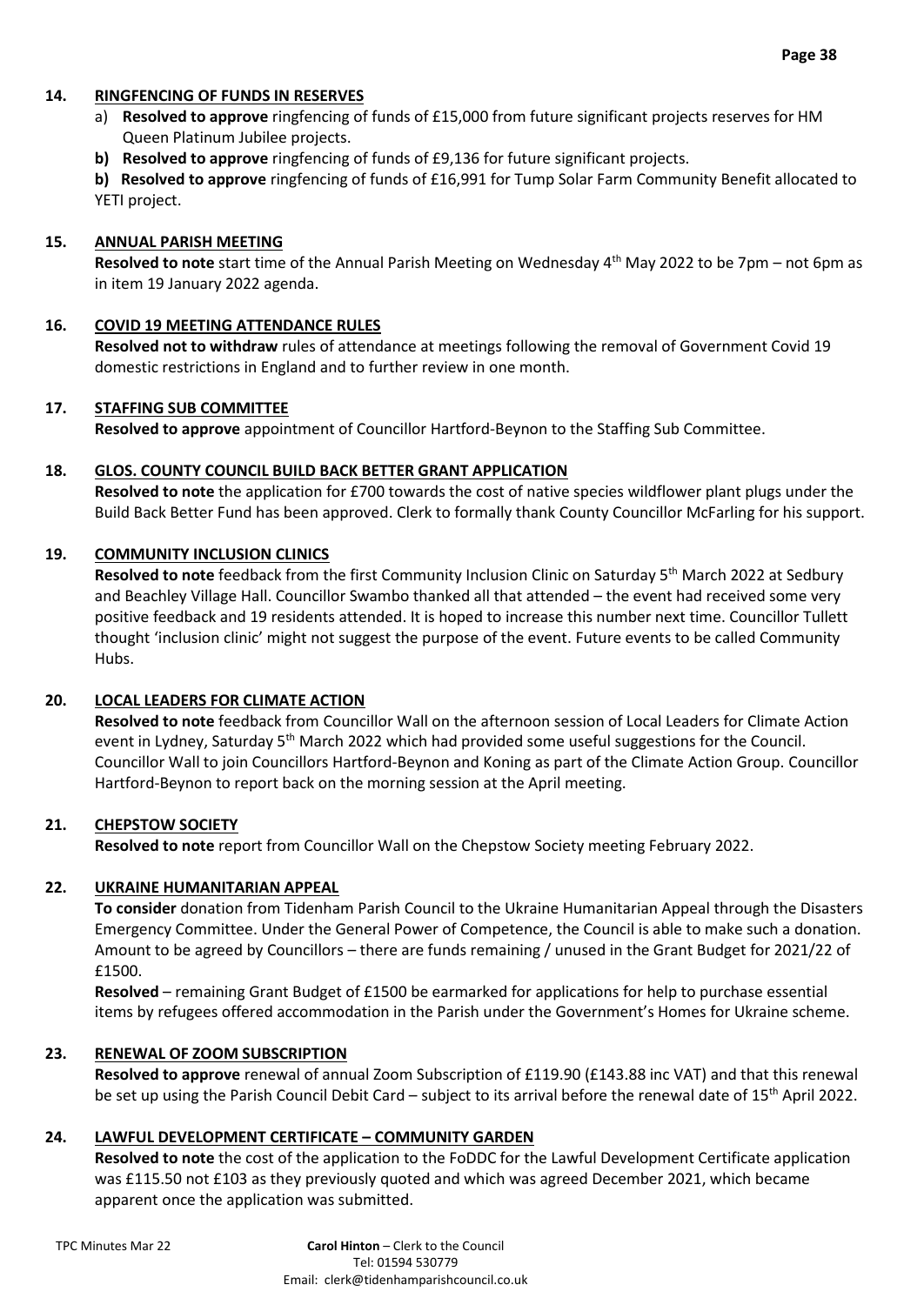## **25. HM QUEEN PLATINUM JUBILEE MEDALS**

- **a) Resolved to approve** purchase of 500 medals of the Gold Tudor Rose design for primary school age children in the Parish from Trophies Plus Medals Ltd - cost £400.50 inc VAT (£333.75 ex VAT) which includes a discount of 10% on the published price of 89p each.
- **b) Resolved not to approve** purchase of 500 medals of one of two designs with engraving for primary age children in the Parish from Trophies Plus Medals Ltd - cost £850.50 inc VAT (ex VAT £708.75) which includes a discount of 10% on the published price of £1.89 each.
- **c) Resolved to note** if a) or b) above agreed, parents living in the Parish with children attending schools outside of it will be invited to apply for a medal. An article will be included in the next newsletter. Councillors will attend the local schools to deliver / present the medals.

# **26. BANDSTAND / SHELTER TUTSHILL RECREATION GROUND**

- **a) Resolved to approve** Darell Gazebo as bandstand / shelter to place on Recreation Ground. Councillor Swambo reported that Trustees were in agreement with this design.
- **b) Resolved not to approve** quotation from Hand Made Places for supply, installation and delivery of Darell Gazebo of £19,565.50 (£23,478 inc VAT) with rubber mulch flooring, or £19,216 (£23,059.20 inc VAT) with Conipave flooring.
- **c) Resolved to approve** quotation from Greenfields Garden Services Ltd for supply, installation and delivery of Hand Made Places Darell Gazebo for £12,629 (£15,154.80 inc VAT) with rubber mulch flooring.
- **d) Resolved not to approve** quotation from WM Garden Services Ltd for Gazebo flooring of £4194 (£5032.80 inc VAT) with tarmac surface or £5994 (£7192.80 inc VAT) with resin bound finish surface.
- **e) Resolved to note** WM Garden Services Ltd still to quote for supply, delivery and installation of Darell Gazebo. Gazebo quotation had subsequently been received and was more expensive than Greenfields Garden Services quote.
- **f) Resolved to approve** final decision on purchase subject to agreement with Tidenham War Memorial Hall and Recreation Trust to pay minimum amount of 50% of ex VAT costs towards the purchase price. Councillor Swambo to seek written confirmation.
- **g) Resolved to note** according to FoDDC planning rules, Gazebo should not require planning permission Clerk to ask advice. Councillor Edwards to speak with FoDDC Planning.

## **27. PARISH COUNCIL LOGO**

- **a) Resolved to approve** a competition to design a new Parish Council logo amongst the four schools in the Parish. Youth Worker to co-ordinate.
- **b) Resolved to approve** rules of the competition, including that the Council has final choice of a winning logo and may choose not to use any of the submitted logos if none deemed suitable, subject to two additional items covering copyright and permission to amend/alter design for digital reproduction.

## **28. THE RISING SUN, WOODCROFT**

**Resolved to note** email from the Rising Sun Woodcroft Community Pub Ltd., thanking the Parish Council for its support.

### **29. CLERK AND CLERK'S ASSISTANT SALARIES** *(due to its confidential nature, the resolution for this item has been recorded and attached as a codicil to these minutes).*

## **30. CORRESPONDENCE**

**To receive and consider** any other correspondence as detailed in the Clerk's Report.

The Clerk had been contacted by a resident regarding a sign on S&BVH playing field showing a football pitch and which it was thought was a planning application – the sign had been used as a backing for a playground Covid warning sign.

A resident had contacted the Clerk regarding the planting on Wyebank Road.

## **31. COUNCILLORS' REPORTS**

**To receive and note** any matters which councillors wish to raise and where appropriate add to the agenda for the following meeting or meetings of committees.

Councillor Drew – residents of the new flats in Ormerod Road leave their waste bins on the pavement, sometimes for a couple of days, causing an obstruction.